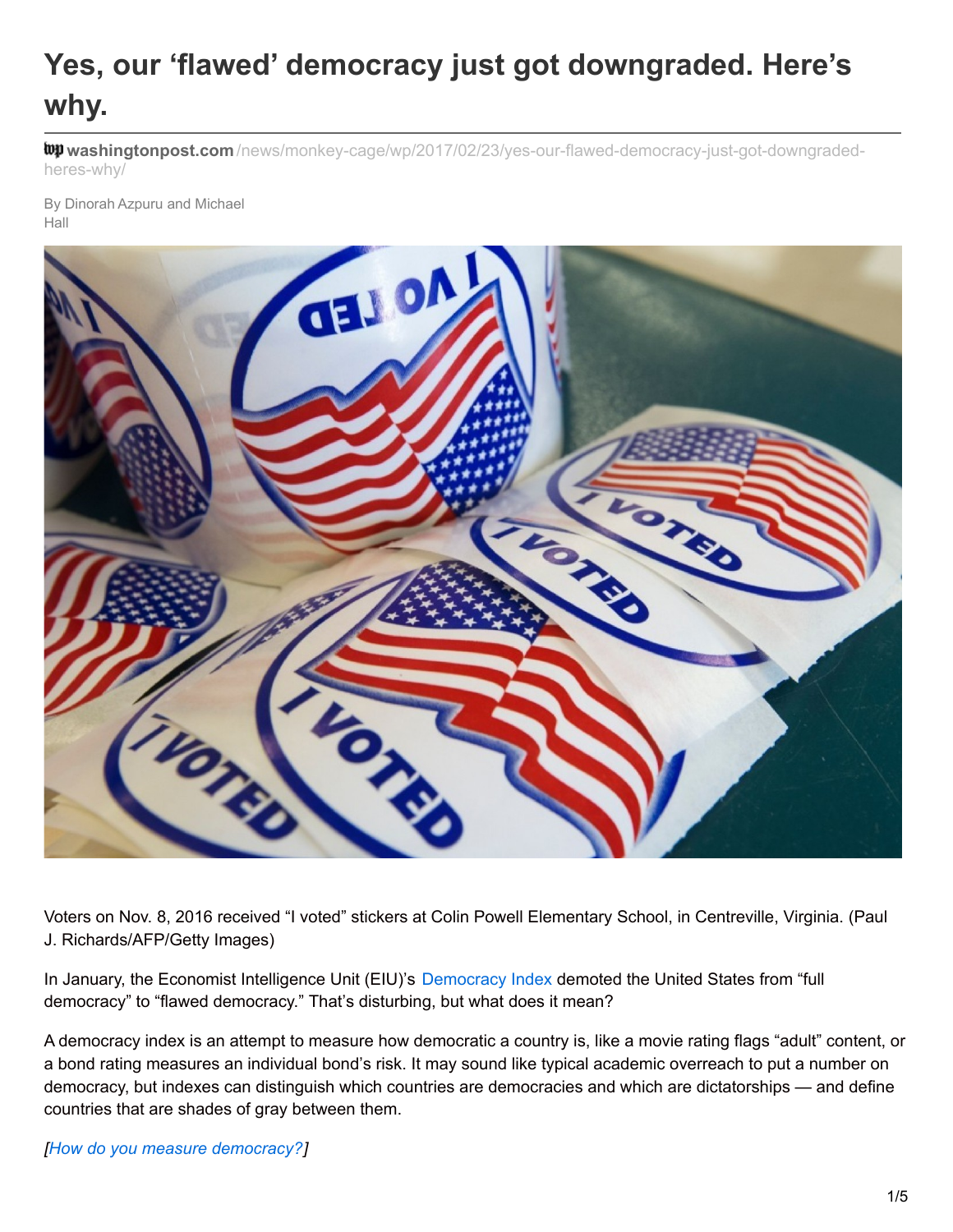The basic tenet of democracy, free and fair elections, is intrinsically part of all the democracy indexes nowadays. A number of organizations use a range of criteria to determine their indexes, so how does the EIU downgrade compare to these other indexes? We looked at some of the best known indexes for a comparison.

# **Democracy indexes tabulate the freedom to campaign and other political rights**

The level of democracy in countries can vary across indexes, sometimes dramatically, as Seva Gunitsky discussed here in the [Monkey](https://www.washingtonpost.com/news/monkey-cage/wp/2015/06/23/how-do-you-measure-democracy/?utm_term=.64b9b4065789) Cage. The democracy index with the most data is [Polity](http://www.systemicpeace.org/polity/polity4.htm) IV, with data for many countries going back to the 1940s. The [Freedom](https://freedomhouse.org/report/freedom-world/freedom-world-2017) House Index has data from the early 1970s onward. These are the indicators academics use most commonly.

Polity IV assigns scores to a handful of questions about a country's political institutions — How many people are free to campaign? What checks are on executive power? How competitive is campaigning? Polity IV assigns a score to each answer, then adds up a total score for that country ranging from 0 to 10.

Freedom House assigns scores ranging from 1 to 7 for two categories each, civil liberties and political rights. Using combined scores, Freedom House divides countries into rankings of "free," "partly free" and "not free."

# *[Open data and (15 million!) new measures of [democracy](https://www.washingtonpost.com/news/monkey-cage/wp/2016/02/12/open-data-and-15-million-new-measures-of-democracy/?utm_term=.02e721ce49f6)]*

#### **The United States is still a democracy — and it's "Free"**

According to Polity IV the United States, with a score of 10 [points](http://www.systemicpeace.org/polity/usa2.htm), is still considered a full democracy, and it has always been. Freedom House has always ranked the United States a "free" country.

But Freedom House also produces an [aggregate](https://freedomhouse.org/report/freedom-world-aggregate-and-subcategory-scores) score combining a 40-point scale for political rights and a 60-point scale for civil liberties. The U.S. aggregate score is 89/100 — lower than Canada (99/100), the United Kingdom (95/100), Sweden (100/100) and most other Western democracies.

The Global [Democracy](http://democracyranking.org/wordpress/rank/democracy-ranking-2015/) Ranking and the EIU Democracy Index are newer indexes, and expand the criteria used to measure democracy. The Global Democracy Ranking measures the quality of democracy using a political dimension (civil liberties, gender political equality, press freedom, transparency and alternation of power) for 50 percent of the score — then tabulates five non-political dimensions for the other half of the score. Included are tallies of gender fairness and equality; wealth and quality of living of individuals and communities; knowledge (research, education, information); health and environmental sustainability.

# *[Do Americans still believe in [democracy?](https://www.washingtonpost.com/news/monkey-cage/wp/2016/04/09/do-americans-still-believe-in-democracy/?utm_term=.8f22f72c9fff)]*

In the 2016 Global Democracy Ranking, the United States isn't among the top 10 democratic countries in the world, and ranks lower than other advanced industrial democracies, as shown in Figure 1. The top three democracies in the world are Norway, Switzerland and Sweden.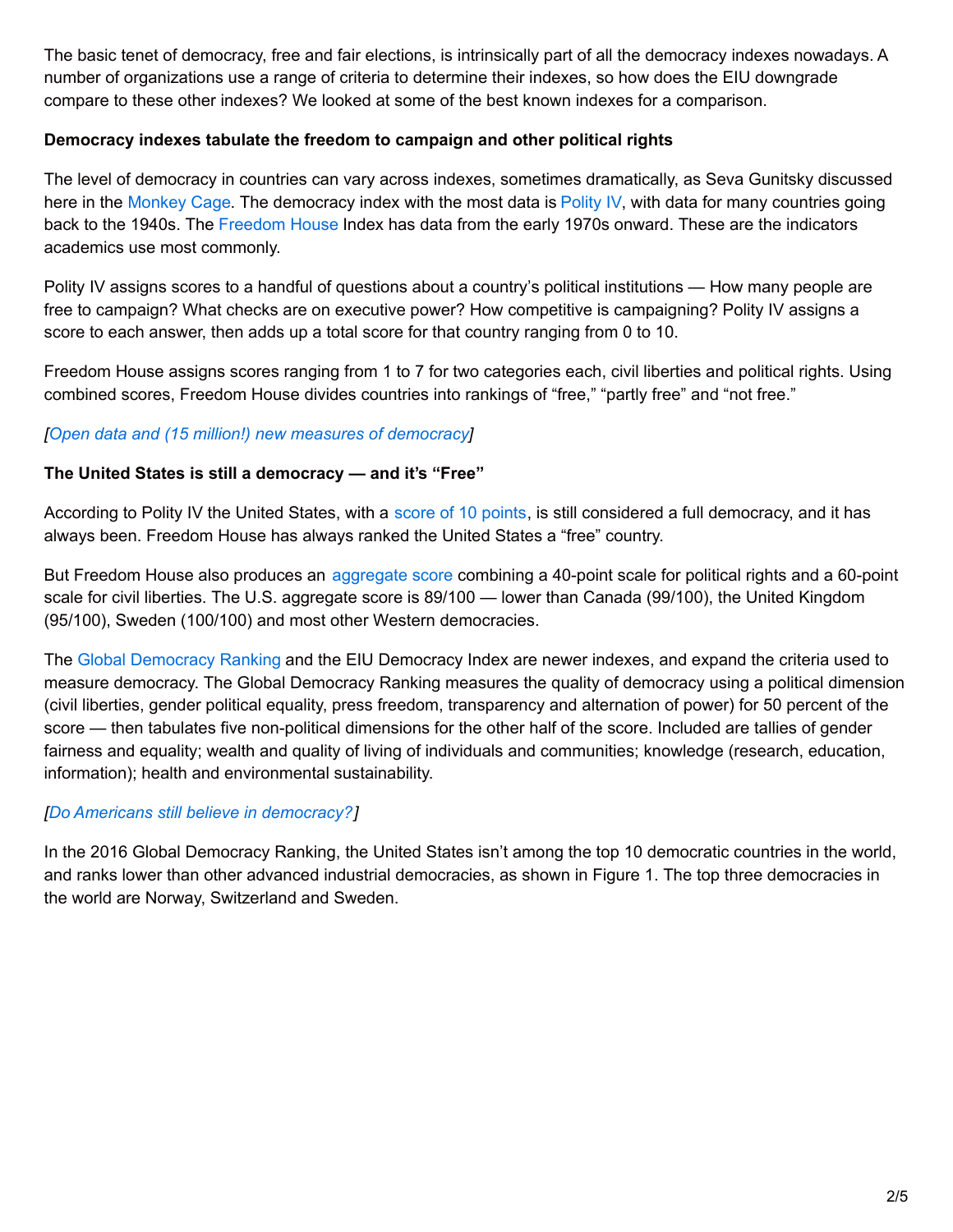# **Comparison Chart**



Figure 1. Global Democracy Ranking for the U.S. and other Advanced Democracies, 2016. The United States trails behind other advanced industrial democracies. Norway is the world's top democracy. Source: Global Democracy Index, http://democracyranking.org/wordpress/rank/.

The EIU [Democracy](http://www.economist.com/blogs/graphicdetail/2017/01/daily-chart-20) Index in turn, is based on the ratings for 60 indicators, grouped into five categories: electoral process and pluralism; civil liberties; the functioning of government; political participation; and political culture.

Here's the main reason for the U.S. downgrade to the category of flawed democracy — there was a drop in the levels of trust in political parties, elected representatives and governmental institutions. EIU also ranks France and Italy as flawed democracies.

The EIU [Report](http://www.eiu.com/Handlers/WhitepaperHandler.ashx?fi=Democracy-Index-2016.pdf&mode=wp&campaignid=DemocracyIndex2016) explains, "Trust in political institutions is an essential component of well-functioning democracies. Yet surveys by Pew, Gallup and other polling agencies have confirmed that public confidence in government has slumped to historic lows in the U.S. This has had a corrosive effect on the quality of democracy in the U.S., as reflected in the decline in the U.S. score in the Democracy Index."

The EIU analysis is consistent with 2014 data from the [AmericasBarometer](http://www.vanderbilt.edu/lapop/about.php), a Vanderbilt University-based academic survey of citizens in Western Hemisphere countries. Figure 2 shows that U.S. trust in Congress is lower than in most other countries, other than Peru.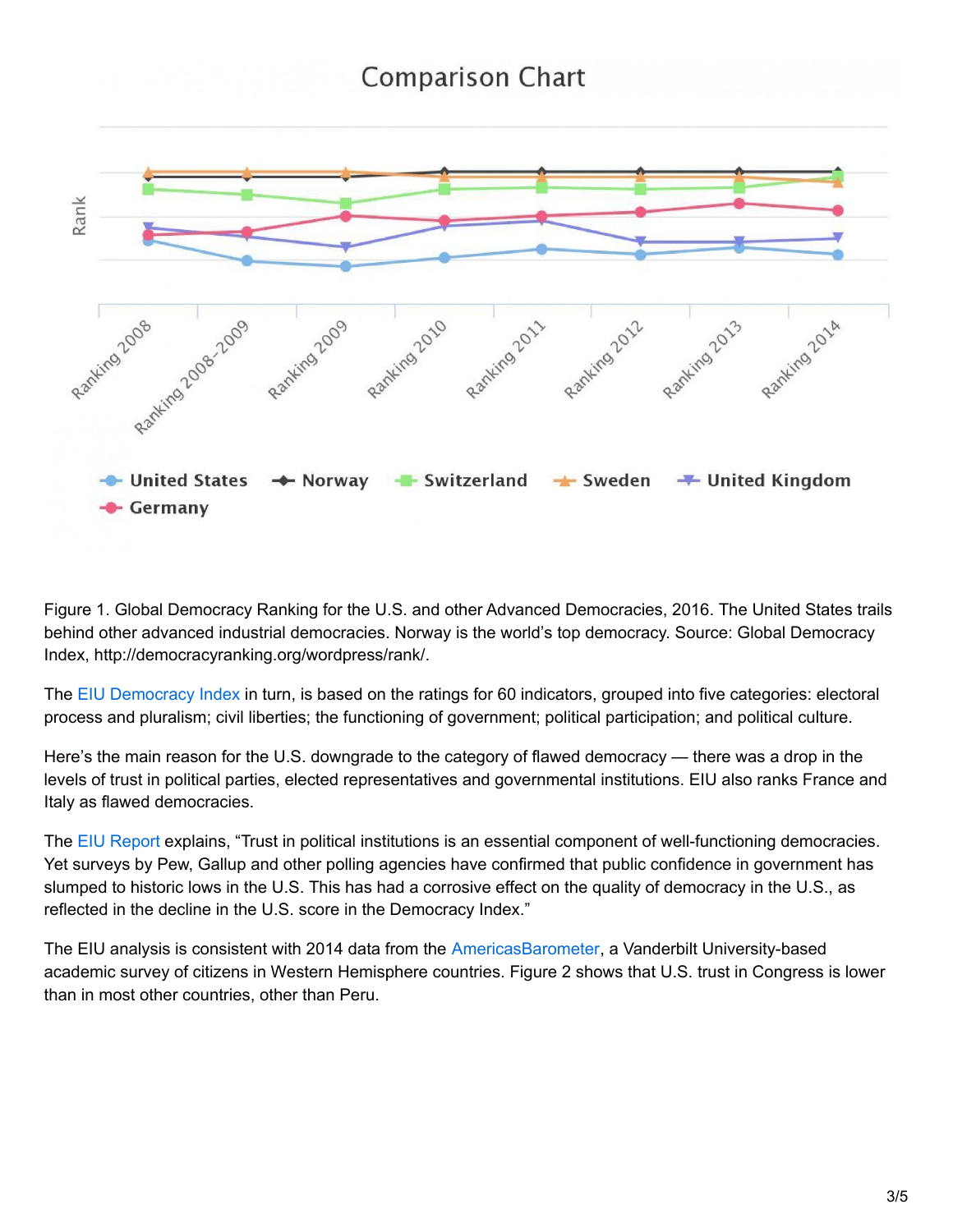

Figure 2. Average Trust in Congress in the Americas in 2014. AmericasBarometer surveys, conducted every two years, monitor how citizens in North and South America feel about their political systems. Responses in 2014 suggest that U.S. citizens are less trustful of their Congress, compared to citizens in other countries. Source: Dinorah Azpuru and Michael Hall, using 2014 AmericasBarometer data. Error bars 95% CI.

This low ranking is somewhat surprising, given that several countries in the list are new democracies. Some, like Venezuela, rank somewhere between democracy and dictatorship. The only other advanced industrial democracy on the list, Canada (49/100 points), ranks much higher than the United States (30/100).

Other indexes measure more specific components of democracy, such as the quality of elections. The Electoral Integrity Index takes this approach, and ranks the United States lower than other Western [democracies.](https://www.electoralintegrityproject.com/)

In summary, there are reasons for concern about the strength of American democracy. True, only one of these indexes has actually demoted the United States at this point — but other democracy indexes remind us that U.S. democracy is less than perfect. In fact, indexes that consider a broad range of factors don't rate the United States at the top of the list, but rank other Western democracies higher.

A key takeaway here, perhaps, is that democracy is always a work in progress. The EIU findings suggest that one major challenge for U.S. elected representatives is to overcome the high levels of distrust in democratic institutions in the years ahead. Commitments to freedom of expression, press freedom, checks and balances, and electoral